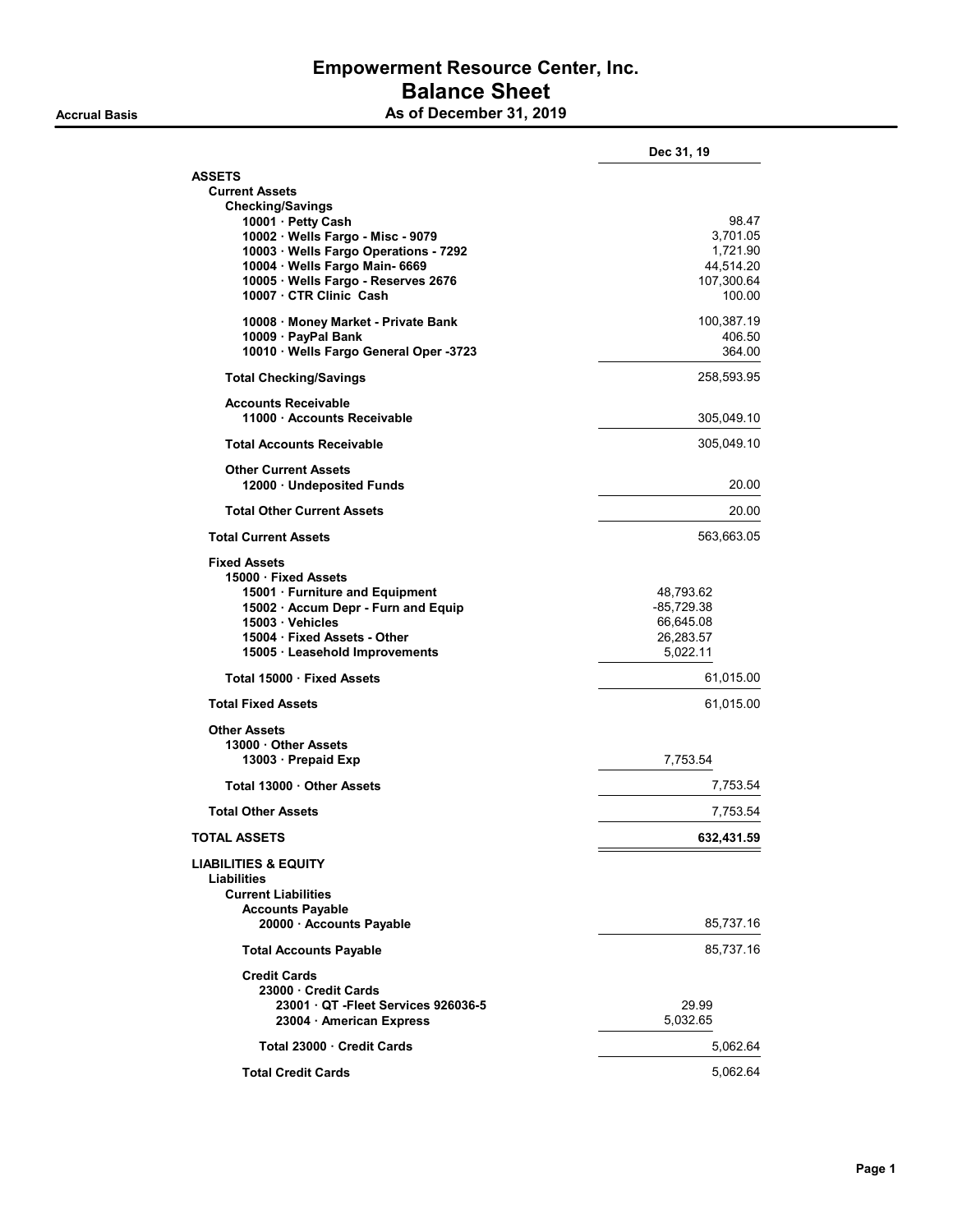#### **Accrual Basis**

# Empowerment Resource Center, Inc. Balance Sheet

| As of December 31, 2019 |  |
|-------------------------|--|
|-------------------------|--|

|                                                                                           | Dec 31, 19               |  |
|-------------------------------------------------------------------------------------------|--------------------------|--|
| <b>Other Current Liabilities</b><br>20001 Current Liabilites<br>21000 Accrued Liabilities | 18,497.43                |  |
| Total 20001 Current Liabilites                                                            | 18,497.43                |  |
| 24000 · Payroll Liabilities<br>24015 Parking<br>24000 Payroll Liabilities - Other         | 304.00<br>38,490.87      |  |
| Total 24000 · Payroll Liabilities                                                         | 38,794.87                |  |
| <b>Total Other Current Liabilities</b>                                                    | 57,292.30                |  |
| <b>Total Current Liabilities</b>                                                          | 148.092.10               |  |
| <b>Long Term Liabilities</b><br>27000 · Notes Payable- Center State                       | 47,500.00                |  |
| <b>Total Long Term Liabilities</b>                                                        | 47,500.00                |  |
| <b>Total Liabilities</b>                                                                  | 195,592.10               |  |
| Equity<br>32000 · Unrestricted Net Assets<br><b>Net Income</b>                            | 192,916.51<br>243,922.98 |  |
| <b>Total Equity</b>                                                                       | 436,839.49               |  |
| TOTAL LIABILITIES & EQUITY                                                                | 632,431.59               |  |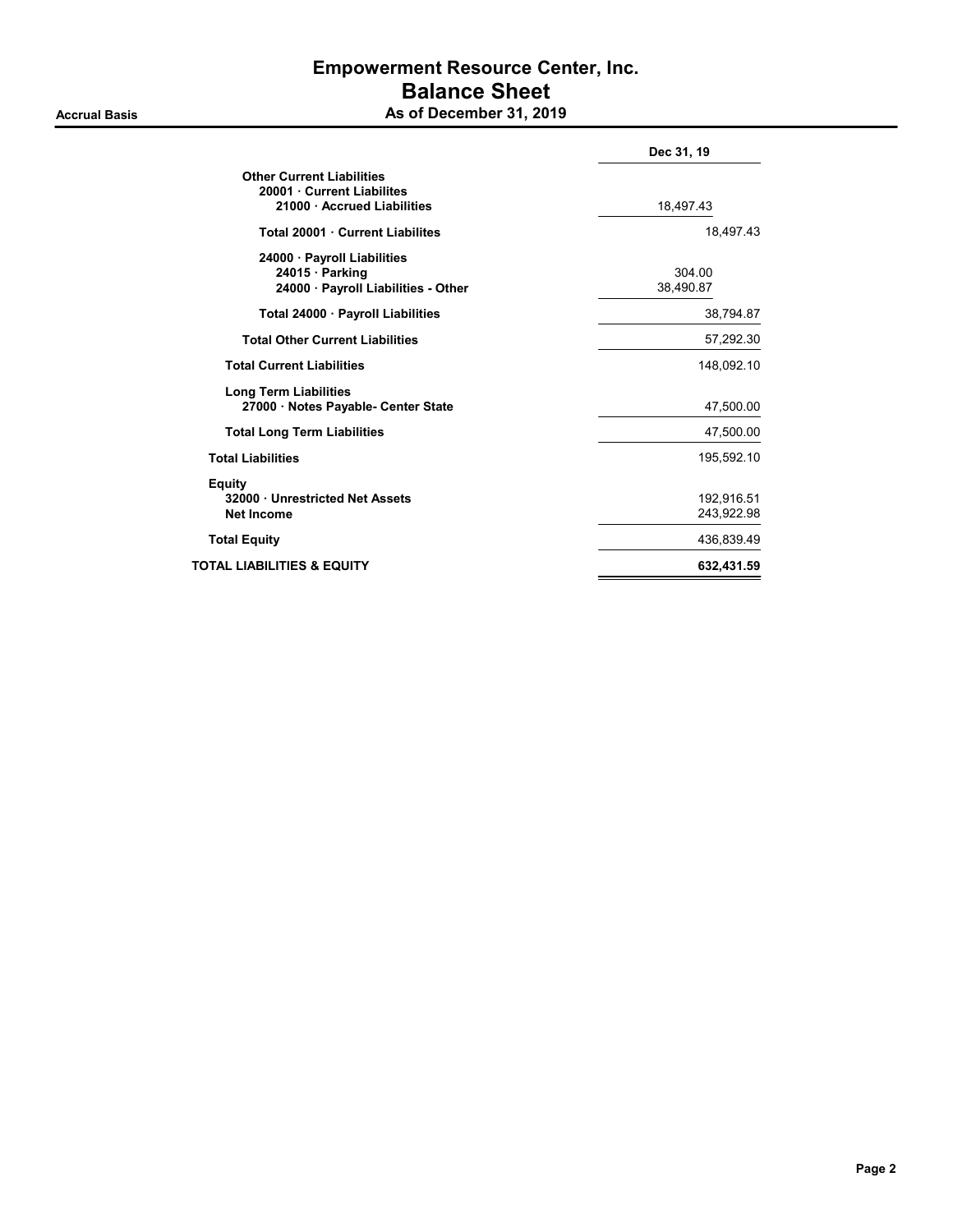|                                                                                                                                                                                          | Jan - Dec 19                                       |
|------------------------------------------------------------------------------------------------------------------------------------------------------------------------------------------|----------------------------------------------------|
| <b>Ordinary Income/Expense</b><br><b>Income</b>                                                                                                                                          |                                                    |
| 43000 Foundation and Trust Grants<br>43400 · Direct Public Support                                                                                                                       | 145,900.00                                         |
| 43410 Corporate Contributions<br>43430 · Individ, Business Contributions                                                                                                                 | 10,190.27<br>3,813.31                              |
| Total 43400 Direct Public Support                                                                                                                                                        | 14,003.58                                          |
| 43500 Charitable Donations<br>43510 · Board of Trustees                                                                                                                                  | 4,364.00                                           |
| Total 43500 Charitable Donations                                                                                                                                                         | 4,364.00                                           |
| 44500 · Federal Grants - DIRECT                                                                                                                                                          | 486,478.39                                         |
| 44550 Federal Grants - INDIRECT                                                                                                                                                          | 69,207.22                                          |
| 44600 · Local County Grants<br>44610 Local Government Grants                                                                                                                             | 200,065.98                                         |
| Total 44600 · Local County Grants                                                                                                                                                        | 200,065.98                                         |
| 44700 · State Grants                                                                                                                                                                     | 280,866.62                                         |
| 45000 · Fundraising<br>45020 · Ticket Sales                                                                                                                                              | 1,470.00                                           |
| Total 45000 · Fundraising                                                                                                                                                                | 1.470.00                                           |
| 47220 Clinical Services<br>47221 Clinic Income - Direct Pay<br>47226 Clinic Income - 340B<br>47227 · Clinic Income - Parking<br>47228 Clinic Income - PayPal Fees                        | 26,530.90<br>1,844,885.11<br>1,835.00<br>976.45    |
| Total 47220 Clinical Services                                                                                                                                                            | 1,874,227.46                                       |
| 47230 Behavioral Health Services<br>47231 · Behavioral Hith Inc-Direct Pay<br>47237 · Behavioral Hith Inc-Parking<br>47238 · Behavioral Hith Inc-PayPal<br>47239 Service Not Rendered-EW | 4,070.00<br>60.00<br>188.80<br>$-275.00$           |
| Total 47230 · Behavioral Health Services                                                                                                                                                 | 4,043.80                                           |
| 49000 Services Discount<br>49500 · Refunds and Allowances<br>49750 · Administrative/Badge<br>49800 · Interest-Savings, Short-term CD                                                     | $-201.25$<br>-1,487.84<br>672.37<br>544.88         |
| <b>Total Income</b>                                                                                                                                                                      | 3,080,155.21                                       |
| <b>Gross Profit</b>                                                                                                                                                                      | 3,080,155.21                                       |
| <b>Expense</b><br>51000 · Payroll Expense<br>51010 · Salaries and wages<br>51015 · Employer Taxes<br>51040 · Payroll Fees<br>51060 · Health Insurance                                    | 1,027,622.52<br>76,764.17<br>7,187.53<br>67,363.93 |
| 51075 Parking<br>51080 · Workers Compensation Insurance<br>51090 · ADP Retirement Plan                                                                                                   | 9,184.50<br>10,797.00<br>15,721.86                 |
| Total 51000 · Payroll Expense                                                                                                                                                            | 1,214,641.51                                       |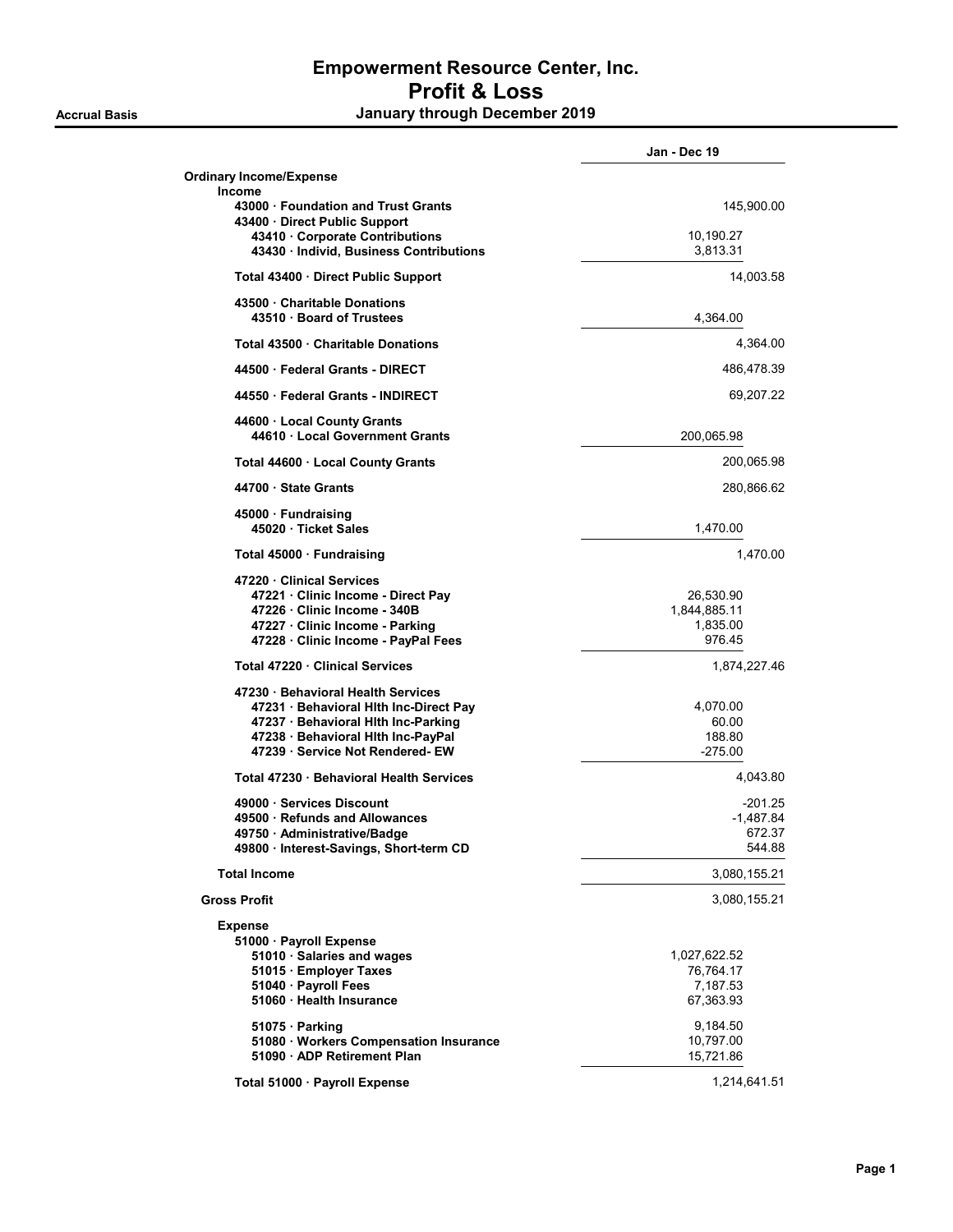|                                                                                                                                                                                                                                                                                                                                                                                                                            | Jan - Dec 19                                                                                                                                          |  |
|----------------------------------------------------------------------------------------------------------------------------------------------------------------------------------------------------------------------------------------------------------------------------------------------------------------------------------------------------------------------------------------------------------------------------|-------------------------------------------------------------------------------------------------------------------------------------------------------|--|
| 60900 · Business Expenses<br>60910 · License & Permits                                                                                                                                                                                                                                                                                                                                                                     | 563.41                                                                                                                                                |  |
| Total 60900 · Business Expenses                                                                                                                                                                                                                                                                                                                                                                                            | 563.41                                                                                                                                                |  |
| 62100 Contract Services<br>62110 Accounting Fees<br>62115 · Professional Services<br>62150 · Independent Contract<br>62170 · Computer IT Fees                                                                                                                                                                                                                                                                              | 7,165.40<br>157,277.82<br>158,273.03<br>30,134.48                                                                                                     |  |
| Total 62100 · Contract Services                                                                                                                                                                                                                                                                                                                                                                                            | 352,850.73                                                                                                                                            |  |
| 62800 · Facilities and Equipment<br>62810 Depr and Amort - Allowable<br>62835 · Copier Equipment Maintenance<br>62840 · Equip Rental and Maintenance<br>62845 · Parking<br>62860 Office Equipment & Furniture<br>62880 Office Rent<br>62885 Office Repairs and Maintenance                                                                                                                                                 | 10,046.20<br>4,367.85<br>2,237.65<br>2,400.00<br>4,570.31<br>167,278.64<br>3,304.10                                                                   |  |
| Total 62800 · Facilities and Equipment                                                                                                                                                                                                                                                                                                                                                                                     | 194,204.75                                                                                                                                            |  |
| 63000 · Program Expense - Participants<br>63100 Participant Awards<br>63110 · Client Transportation<br>63120 Gift Cards<br>63130 Client Refreshments<br>63140 Client Incentives                                                                                                                                                                                                                                            | 400.50<br>8.246.22<br>1,858.21<br>14.42                                                                                                               |  |
| Total 63100 · Participant Awards                                                                                                                                                                                                                                                                                                                                                                                           | 10,519.35                                                                                                                                             |  |
| Total 63000 · Program Expense - Participants                                                                                                                                                                                                                                                                                                                                                                               | 10,519.35                                                                                                                                             |  |
| 64000 · Clinical Expenses<br>64060 · EHR System Expenses<br>64010 · Biohazard Disposal<br>64020 Medication & Treatment Supplies<br>64030 Medical Courier Services<br>64040 · Laboratory Processing<br>64050 · Laboratory Supplies<br>64055 · 340B Administration Costs                                                                                                                                                     | 22,806.30<br>2,010.50<br>564,293.84<br>2,857.85<br>21,447.35<br>240.00<br>332,608.81                                                                  |  |
| Total 64000 · Clinical Expenses                                                                                                                                                                                                                                                                                                                                                                                            | 946,264.65                                                                                                                                            |  |
| 65000 Operations<br>65001 · Bank Service Charge<br>65002 · Office Expenses<br>65003 · Advertising Expenses<br>65007 · Software Expenses<br>65014 · PayPal Service fees<br>65018 Dues & Membership Fees<br>65019 · Auto Expenses<br>65020 Postage, Mailing Service<br>65035 · Training Fees<br>65040 Office Supplies<br>65050 · Telephone, Telecommunications<br>65060 Flowers & Gifts<br>65070 · Cash (Over)/Short Expense | 2,373.69<br>10,965.76<br>9,737.60<br>6,790.48<br>879.90<br>8,714.86<br>5,770.76<br>1,246.81<br>1,025.00<br>9,587.35<br>20,018.25<br>3,070.85<br>14.90 |  |
| 65075 Late Fees and Assessments<br>65130 · Interest Expense - General                                                                                                                                                                                                                                                                                                                                                      | 127.00<br>965.30                                                                                                                                      |  |
| Total 65000 Operations                                                                                                                                                                                                                                                                                                                                                                                                     | 81,288.51                                                                                                                                             |  |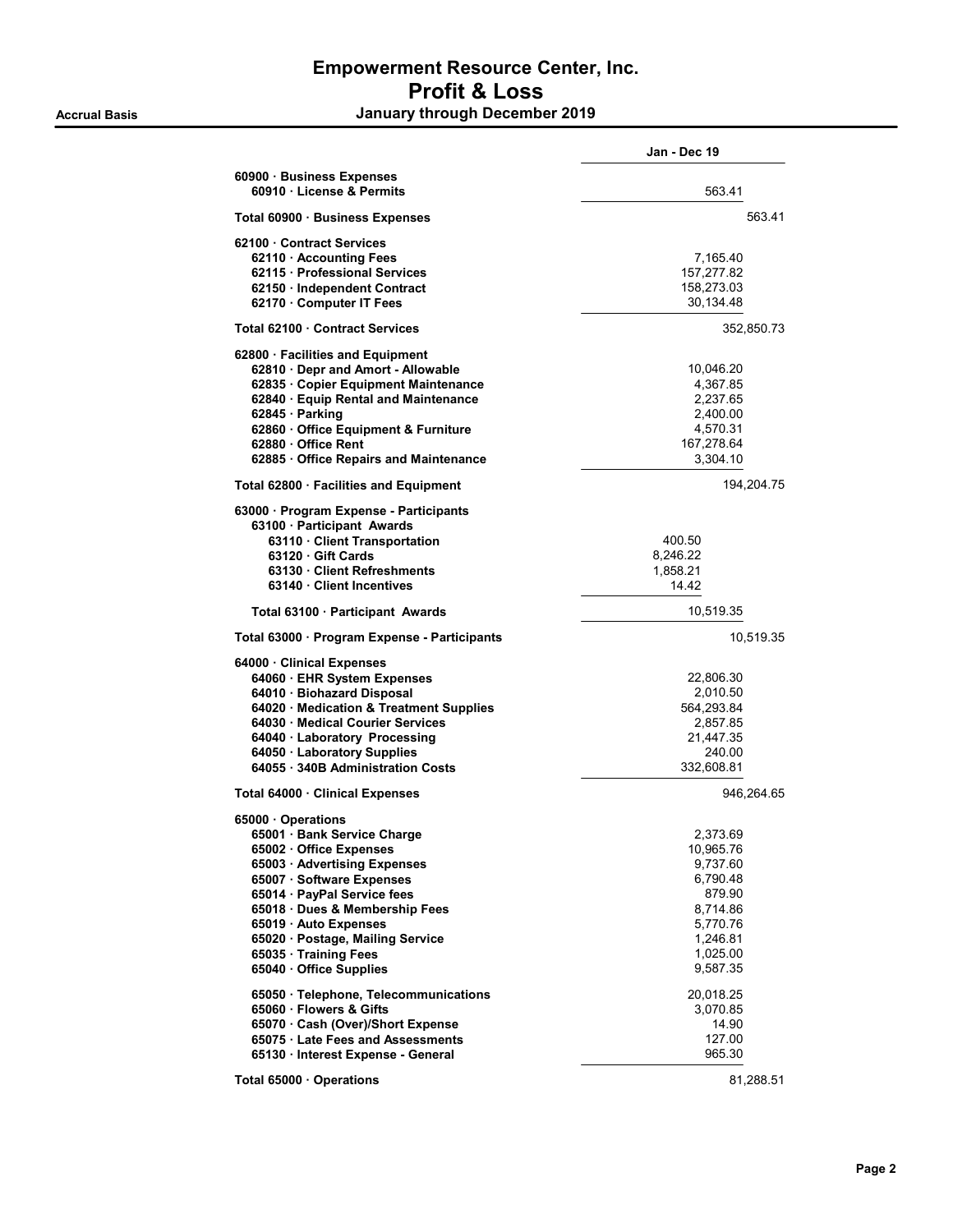|                                                                                                                                                                                                                                                                                                                                                | Jan - Dec 19                                                                                                                    |
|------------------------------------------------------------------------------------------------------------------------------------------------------------------------------------------------------------------------------------------------------------------------------------------------------------------------------------------------|---------------------------------------------------------------------------------------------------------------------------------|
| 65045 · Program Expenses and Supplies<br>65046 · Client Prevention Supplies<br>65048 · Hats Off To Women Expenses<br>65045 · Program Expenses and Supplies - Other                                                                                                                                                                             | 1,913.37<br>545.81<br>$-91.42$                                                                                                  |
| Total 65045 · Program Expenses and Supplies                                                                                                                                                                                                                                                                                                    | 2,367.76                                                                                                                        |
| 65120 · Insurance<br>65121 · Automobile Ins (Progressive)<br>65122 · General/Professional Liability<br>65123 Malpractice Insurance<br>65124 · Property Insurance                                                                                                                                                                               | 18,293.53<br>3,281.20<br>1,864.00<br>1,108.00                                                                                   |
| Total 65120 · Insurance                                                                                                                                                                                                                                                                                                                        | 24,546.73                                                                                                                       |
| 66900 · Reconciliation Discrepancies<br>68300 · Travel and Meetings<br>68310 · Registration<br>68320 Hotel<br>68330 Airfare<br>68340 Ground Transportation<br>68350 · Per Diem<br>68370 Meals<br>68380 Parking & Tolls<br>Total 68300 Travel and Meetings<br><b>Total Expense</b><br><b>Net Ordinary Income</b><br><b>Other Income/Expense</b> | 0.00<br>2,900.00<br>1,681.00<br>2.467.00<br>1,168.92<br>163.00<br>2,635.24<br>180.25<br>11,195.41<br>2,838,442.81<br>241,712.40 |
| <b>Other Income</b><br>46400 · Misc Revenue                                                                                                                                                                                                                                                                                                    | 750.00                                                                                                                          |
| <b>Total Other Income</b>                                                                                                                                                                                                                                                                                                                      | 750.00                                                                                                                          |
| <b>Other Expense</b><br>80600 · Gain/Loss on Asset Disposal                                                                                                                                                                                                                                                                                    | $-1,460.58$                                                                                                                     |
| <b>Total Other Expense</b>                                                                                                                                                                                                                                                                                                                     | $-1,460.58$                                                                                                                     |
| <b>Net Other Income</b>                                                                                                                                                                                                                                                                                                                        | 2.210.58                                                                                                                        |
| Net Income                                                                                                                                                                                                                                                                                                                                     | 243,922.98                                                                                                                      |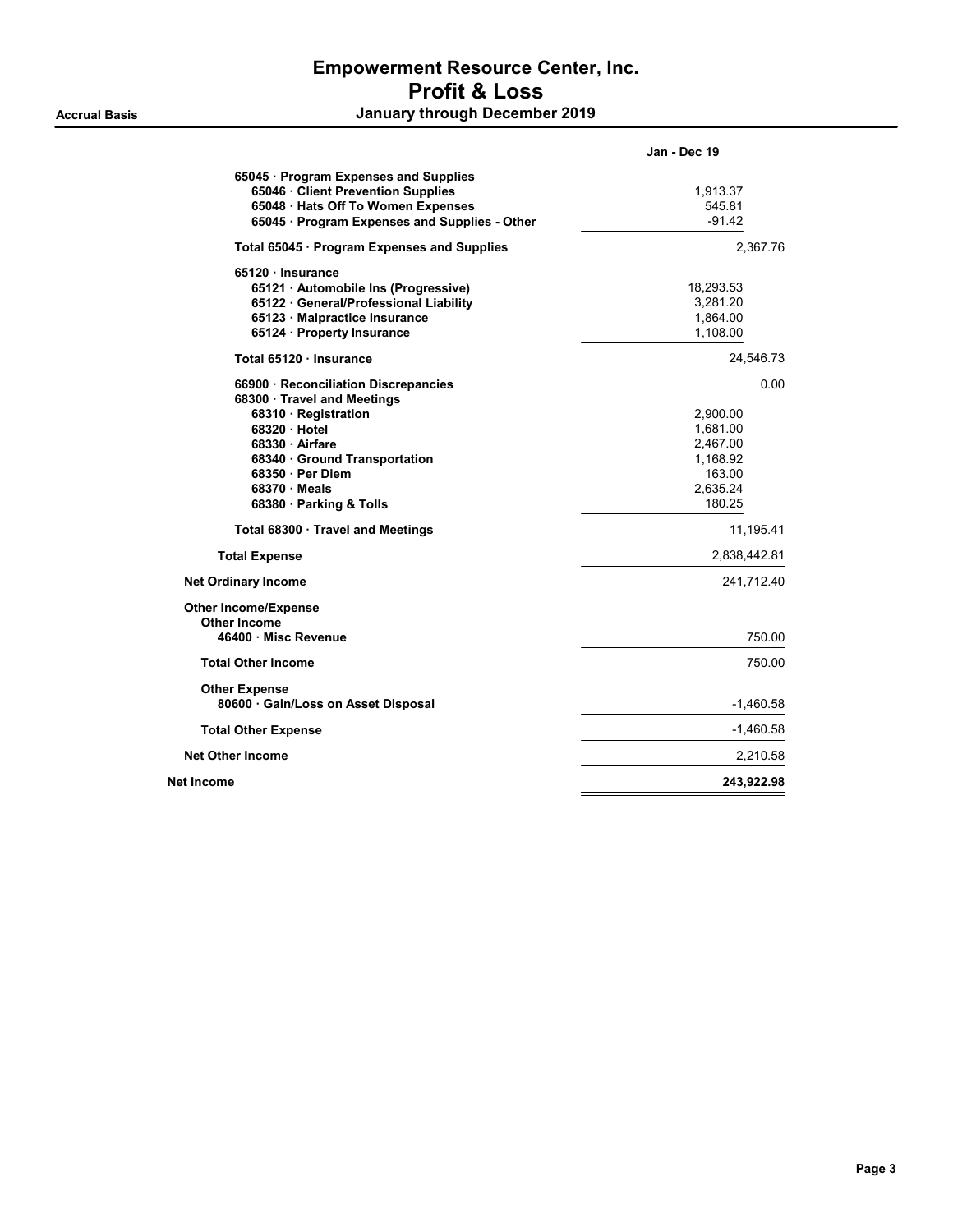|                                                                                                                                    | Jan - Dec 19                               |
|------------------------------------------------------------------------------------------------------------------------------------|--------------------------------------------|
| <b>Ordinary Income/Expense</b>                                                                                                     |                                            |
| <b>Income</b><br>43000 Foundation and Trust Grants<br>43400 · Direct Public Support                                                | 145,900.00<br>14,003.58                    |
| 43500 Charitable Donations                                                                                                         | 4,364.00                                   |
| 44500 Federal Grants - DIRECT                                                                                                      | 486,478.39                                 |
| 44550 · Federal Grants - INDIRECT                                                                                                  | 69,207.22                                  |
| 44600 · Local County Grants                                                                                                        | 200,065.98                                 |
| 44700 · State Grants                                                                                                               | 280,866.62                                 |
| 45000 · Fundraising                                                                                                                | 1,470.00                                   |
| 47220 Clinical Services                                                                                                            | 1,874,227.46                               |
| 47230 Behavioral Health Services                                                                                                   | 4,043.80                                   |
| 49000 Services Discount<br>49500 Refunds and Allowances<br>49750 · Administrative/Badge<br>49800 · Interest-Savings, Short-term CD | $-201.25$<br>-1,487.84<br>672.37<br>544.88 |
| <b>Total Income</b>                                                                                                                | 3,080,155.21                               |
| <b>Gross Profit</b>                                                                                                                | 3,080,155.21                               |
| <b>Expense</b><br>51000 · Payroll Expense                                                                                          | 1,214,641.51                               |
| 60900 · Business Expenses                                                                                                          | 563.41                                     |
| 62100 Contract Services                                                                                                            | 352,850.73                                 |
| 62800 · Facilities and Equipment                                                                                                   | 194,204.75                                 |
| 63000 · Program Expense - Participants                                                                                             | 10,519.35                                  |
| 64000 Clinical Expenses                                                                                                            | 946,264.65                                 |
| 65000 · Operations                                                                                                                 | 81,288.51                                  |
| 65045 · Program Expenses and Supplies                                                                                              | 2,367.76                                   |
| 65120 Insurance                                                                                                                    | 24,546.73                                  |
| 66900 · Reconciliation Discrepancies<br>68300 · Travel and Meetings                                                                | 0.00<br>11,195.41                          |
| <b>Total Expense</b>                                                                                                               | 2,838,442.81                               |
| <b>Net Ordinary Income</b>                                                                                                         | 241,712.40                                 |
| <b>Other Income/Expense</b><br><b>Other Income</b><br>46400 Misc Revenue                                                           | 750.00                                     |
| <b>Total Other Income</b>                                                                                                          | 750.00                                     |
| <b>Other Expense</b><br>80600 · Gain/Loss on Asset Disposal                                                                        | $-1,460.58$                                |
| <b>Total Other Expense</b>                                                                                                         | -1,460.58                                  |
| <b>Net Other Income</b>                                                                                                            | 2,210.58                                   |
| Net Income                                                                                                                         | 243,922.98                                 |
|                                                                                                                                    |                                            |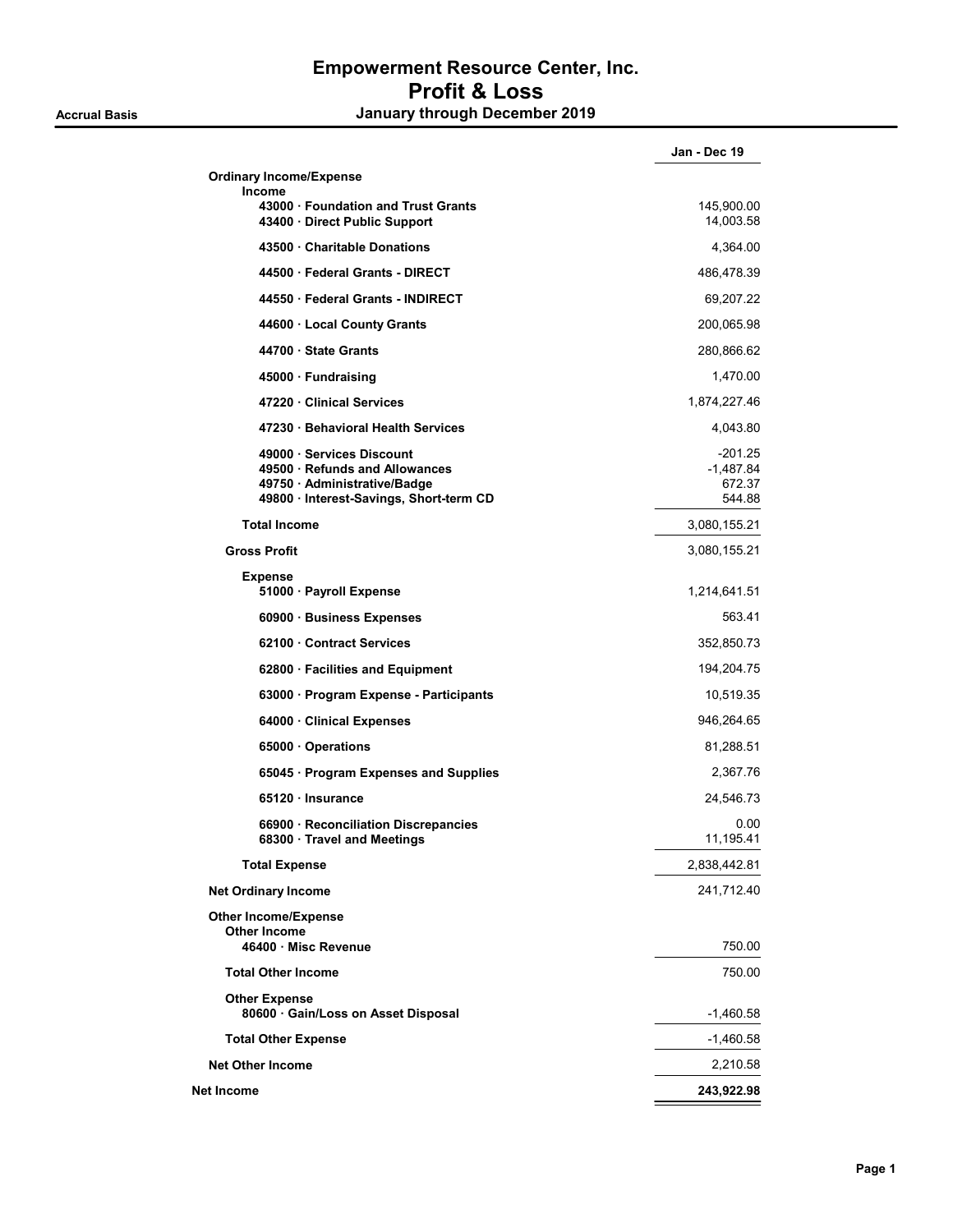## Empowerment Resource Center, Inc. Statement of Cash Flows January through December 2019

|                                                        | Jan - Dec 19  |
|--------------------------------------------------------|---------------|
| <b>OPERATING ACTIVITIES</b>                            |               |
| Net Income                                             | 243,922.98    |
| <b>Adjustments to reconcile Net Income</b>             |               |
| to net cash provided by operations:                    |               |
| 11000 · Accounts Receivable                            | $-201,603.76$ |
| 20000 · Accounts Payable                               | 28.709.80     |
| 23000 Credit Cards: 23001 QT - Fleet Services 926036-5 | 29.99         |
| 23000 Credit Cards: 23002 Staples Business Acct 3767   | $-3,467.01$   |
| 23000 Credit Cards: 23004 American Express             | $-31,812.59$  |
| 20001 Current Liabilites: 21000 Accrued Liabilities    | $-59,259.30$  |
| 24000 · Payroll Liabilities                            | 38,490.87     |
| 24000 · Payroll Liabilities: 24015 · Parking           | $-96.00$      |
| Net cash provided by Operating Activities              | 14.914.98     |
| <b>INVESTING ACTIVITIES</b>                            |               |
| 15000 Fixed Assets: 15002 Accum Depr - Furn and Equip  | 8,846.20      |
| 15000 Fixed Assets: 15003 Vehicles                     | -47.434.58    |
| 13000 Other Assets: 13003 Prepaid Exp                  | $-210.00$     |
| Net cash provided by Investing Activities              | $-38,798.38$  |
| <b>FINANCING ACTIVITIES</b>                            |               |
| 27000 · Notes Payable- Center State                    | 47,500.00     |
| Net cash provided by Financing Activities              | 47,500.00     |
| Net cash increase for period                           | 23,616.60     |
| Cash at beginning of period                            | 234,997.35    |
| Cash at end of period                                  | 258.613.95    |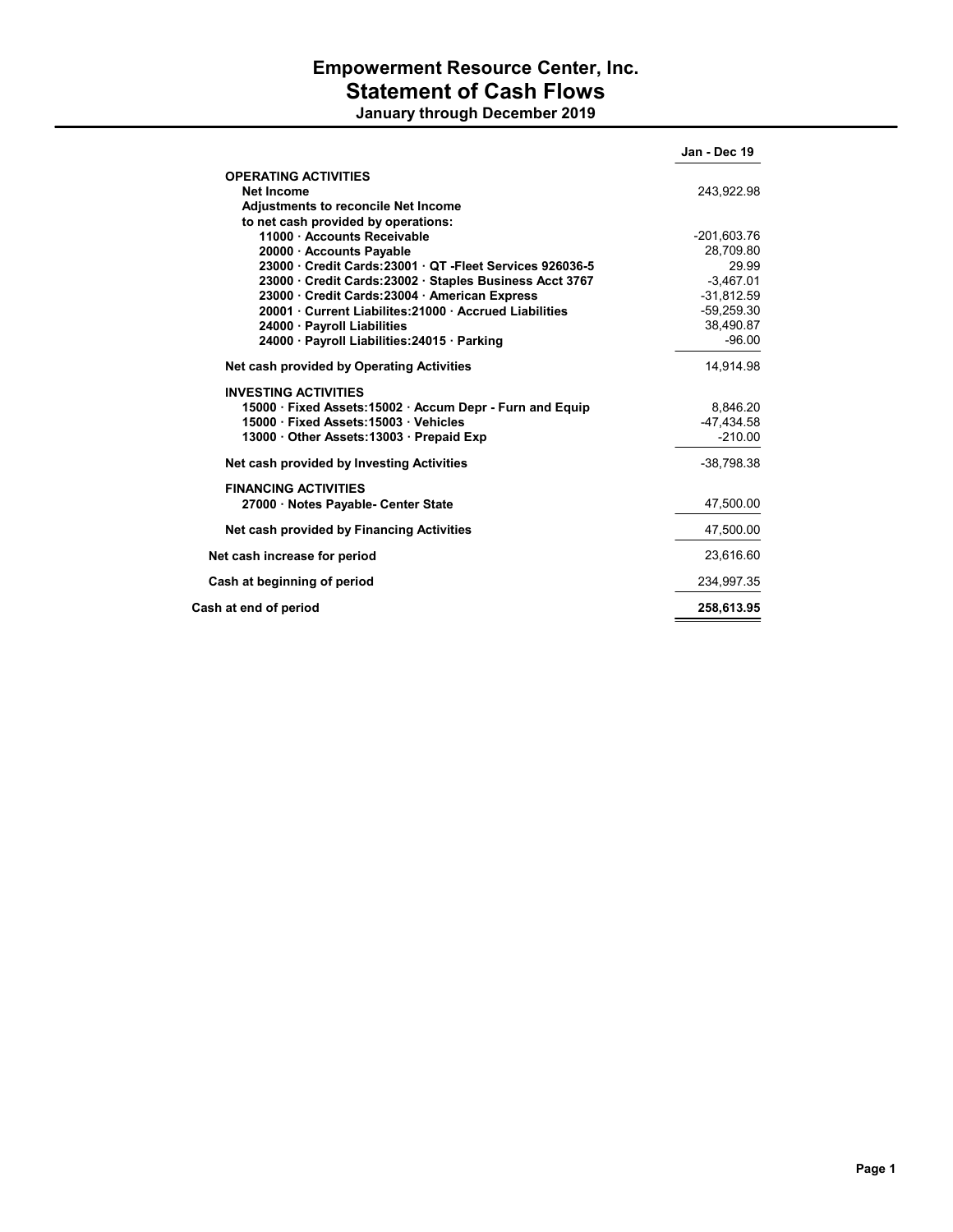### Empowerment Resource Center, Inc. Profit & Loss Budget vs. Actual

#### Accrual Basis January through December 2019

|                                                                                   | Jan - Dec 19             | <b>Budget</b>            | \$ Over Budget               | % of Budget      |
|-----------------------------------------------------------------------------------|--------------------------|--------------------------|------------------------------|------------------|
| <b>Ordinary Income/Expense</b><br>Income                                          |                          |                          |                              |                  |
| 43000 · Foundation and Trust Grants<br>43400 · Direct Public Support              | 145,900.00               | 137,000.00               | 8,900.00                     | 106.5%           |
| 43410 · Corporate Contributions<br>43430 · Individ, Business Contributions        | 10,190.27<br>3,813.31    | 25,000.00<br>24,000.00   | $-14,809.73$<br>$-20.186.69$ | 40.8%<br>15.9%   |
| Total 43400 · Direct Public Support                                               | 14,003.58                | 49,000.00                | $-34,996.42$                 | 28.6%            |
| 43500 · Charitable Donations                                                      |                          |                          |                              |                  |
| 43510 · Board of Trustees                                                         | 4,364.00                 | 0.00                     | 4,364.00                     | 100.0%           |
| Total 43500 · Charitable Donations<br>44500 · Federal Grants - DIRECT             | 4,364.00                 | 0.00                     | 4,364.00                     | 100.0%           |
| 44550 · Federal Grants - INDIRECT                                                 | 486,478.39<br>69,207.22  | 546,133.00<br>62,500.00  | $-59.654.61$<br>6,707.22     | 89.1%<br>110.7%  |
| 44600 · Local County Grants                                                       |                          |                          |                              |                  |
| 44610 · Local Government Grants                                                   | 200.065.98               | 105,000.00               | 95,065.98                    | 190.5%           |
| Total 44600 · Local County Grants                                                 | 200,065.98               | 105,000.00               | 95,065.98                    | 190.5%           |
| 44700 · State Grants                                                              | 280,866.62               | 0.00                     | 280,866.62                   | 100.0%           |
| 45000 · Fundraising<br>45020 · Ticket Sales                                       | 1,470.00                 | 1,500.00                 | $-30.00$                     | 98.0%            |
| Total 45000 · Fundraising                                                         | 1,470.00                 | 1,500.00                 | $-30.00$                     | 98.0%            |
| 47220 · Clinical Services<br>47221 · Clinic Income - Direct Pay                   | 26,530.90                | 27,000.00                | $-469.10$                    | 98.3%            |
| 47222 · Clinic Income - Private Ins<br>47223 · Clinic Income - Public Ins         | 0.00<br>0.00             | 5,000.00<br>5,000.00     | $-5,000.00$<br>$-5,000.00$   | 0.0%<br>0.0%     |
| 47225 · Clinic Income - AMP Study                                                 | 0.00                     | 2,000.00                 | $-2,000.00$                  | 0.0%             |
| 47226 · Clinic Income - 340B<br>47227 · Clinic Income - Parking                   | 1,844,885.11<br>1,835.00 | 1,397,616.00<br>2.000.00 | 447,269.11<br>$-165.00$      | 132.0%<br>91.8%  |
| 47228 · Clinic Income - PayPal Fees<br>Total 47220 · Clinical Services            | 976.45<br>1,874,227.46   | 1,000.00<br>1.439.616.00 | $-23.55$<br>434,611.46       | 97.6%<br>130.2%  |
| 47230 · Behavioral Health Services                                                |                          |                          |                              |                  |
| 47231 · Behavioral Hith Inc-Direct Pav<br>47232 · Behavioral Hith Inc-Private Ins | 4,070.00<br>0.00         | 0.00<br>0.00             | 4,070.00<br>0.00             | 100.0%<br>0.0%   |
| 47233 · Behavioral Hith Inc-Public Ins                                            | 0.00<br>60.00            | 0.00<br>0.00             | 0.00<br>60.00                | 0.0%<br>100.0%   |
| 47237 · Behavioral Hith Inc-Parking<br>47238 · Behavioral Hith Inc-PayPal         | 188.80                   | 0.00                     | 188.80                       | 100.0%           |
| 47239 · Service Not Rendered-EW<br>Total 47230 · Behavioral Health Services       | $-275.00$<br>4,043.80    | 0.00<br>0.00             | $-275.00$<br>4,043.80        | 100.0%<br>100.0% |
| 48000 · Donations - In Kind Services                                              | 0.00                     | 10,000.00                | $-10,000.00$                 | 0.0%             |
| 49000 · Services Discount<br>49500 · Refunds and Allowances                       | $-201.25$<br>$-1,487.84$ | 0.00<br>0.00             | $-201.25$<br>$-1,487.84$     | 100.0%<br>100.0% |
| 49750 · Administrative/Badge                                                      | 672.37                   | 0.00                     | 672.37                       | 100.0%           |
| 49800 · Interest-Savings, Short-term CD<br><b>Total Income</b>                    | 544.88<br>3,080,155.21   | 200.00<br>2,350,949.00   | 344.88<br>729,206.21         | 272.4%<br>131.0% |
| <b>Gross Profit</b>                                                               | 3,080,155.21             | 2,350,949.00             | 729,206.21                   | 131.0%           |
| <b>Expense</b>                                                                    |                          |                          |                              |                  |
| 51000 · Payroll Expense<br>51010 · Salaries and wages                             | 1,027,622.52             | 1,343,850.00             | $-316,227.48$                | 76.5%            |
| 51015 · Employer Taxes<br>51040 · Payroll Fees                                    | 76,764.17<br>7,187.53    | 63,500.00<br>7,000.00    | 13,264.17<br>187.53          | 120.9%<br>102.7% |
| 51060 · Health Insurance                                                          | 67,363.93                | 58,500.00                | 8,863.93                     | 115.2%           |
| 51075 · Parking<br>51080 · Workers Compensation Insurance                         | 9,184.50<br>10,797.00    | 0.00<br>48,000.00        | 9,184.50<br>$-37,203.00$     | 100.0%<br>22.5%  |
| 51090 · ADP Retirement Plan                                                       | 15,721.86                | 26,500.00                | $-10,778.14$                 | 59.3%            |
| Total 51000 · Payroll Expense<br>60900 · Business Expenses                        | 1,214,641.51             | 1,547,350.00             | $-332,708.49$                | 78.5%            |
| 60910 · License & Permits                                                         | 563.41                   | 500.00                   | 63.41                        | 112.7%           |
| Total 60900 · Business Expenses                                                   | 563.41                   | 500.00                   | 63.41                        | 112.7%           |
| 62100 Contract Services<br>62110 · Accounting Fees                                | 7.165.40                 | 10,000.00                | $-2,834.60$                  | 71.7%            |
| 62115 · Professional Services<br>62150 · Independent Contract                     | 157,277.82<br>158,273.03 | 76,926.00<br>109,320.00  | 80,351.82<br>48,953.03       | 204.5%<br>144.8% |
| 62170 · Computer IT Fees                                                          | 30,134.48                | 30,000.00                | 134.48                       | 100.4%           |
| Total 62100 · Contract Services                                                   | 352,850.73               | 226,246.00               | 126,604.73                   | 156.0%           |
| 62800 · Facilities and Equipment<br>62810 · Depr and Amort - Allowable            | 10.046.20                | 0.00                     | 10,046.20                    | 100.0%           |
| 62820 · Facilities Rental & Services<br>62825 · Public Storage                    | 0.00<br>0.00             | 7,000.00<br>2.000.00     | $-7,000.00$<br>$-2,000.00$   | 0.0%<br>0.0%     |
| 62835 · Copier Equipment Maintenance<br>62840 · Equip Rental and Maintenance      | 4,367.85<br>2,237.65     | 4,000.00<br>4,750.00     | 367.85<br>$-2,512.35$        | 109.2%<br>47.1%  |
| 62845 · Parking<br>62860 · Office Equipment & Furniture                           | 2,400.00<br>4,570.31     | 3,500.00<br>2,500.00     | $-1,100.00$<br>2,070.31      | 68.6%<br>182.8%  |
| 62880 · Office Rent<br>62885 · Office Repairs and Maintenance                     | 167,278.64<br>3,304.10   | 162,000.00<br>0.00       | 5.278.64<br>3,304.10         | 103.3%<br>100.0% |
| Total 62800 · Facilities and Equipment                                            | 194,204.75               | 185,750.00               | 8,454.75                     | 104.6%           |
| 63000 · Program Expense - Participants                                            |                          |                          |                              |                  |
| 63100 · Participant Awards<br>63110 · Client Transportation                       | 400.50                   | 2,500.00                 | $-2,099.50$                  | 16.0%            |
| 63120 Gift Cards<br>63130 · Client Refreshments                                   | 8,246.22<br>1,858.21     | 10,000.00<br>500.00      | $-1,753.78$<br>1,358.21      | 82.5%<br>371.6%  |
| 63140 · Client Incentives                                                         | 14.42                    | 1,000.00                 | $-985.58$                    | 1.4%             |
| Total 63100 · Participant Awards                                                  | 10,519.35                | 14,000.00                | $-3,480.65$                  | 75.1%            |
| Total 63000 · Program Expense - Participants                                      | 10,519.35                | 14,000.00                | $-3,480.65$                  | 75.1%            |